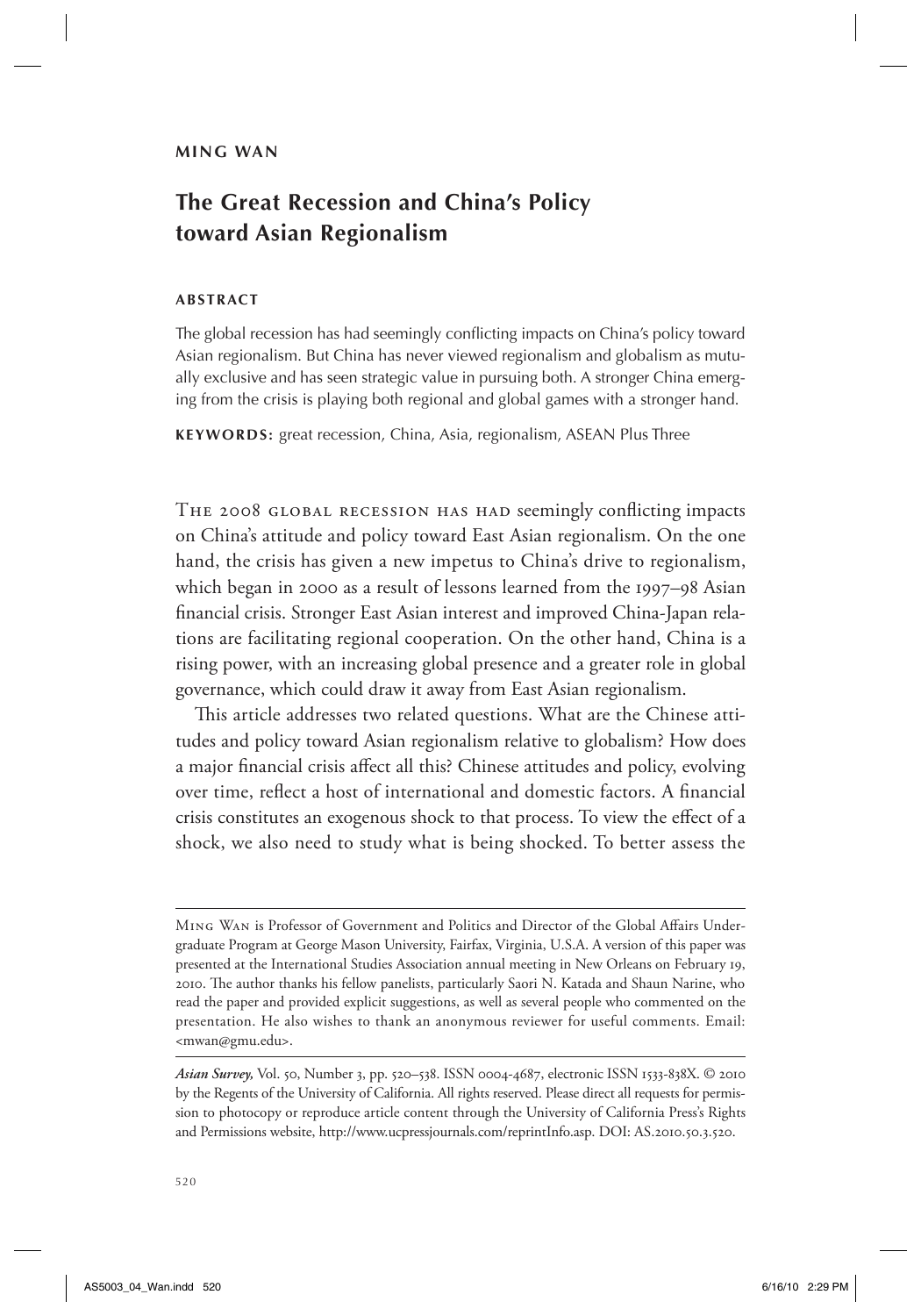shock effect of the great recession, I will also put China's regionalism policy into a broader context.

My paper argues that the Chinese government has never viewed regionalism and globalism as mutually exclusive and has seen strategic value in pursuing both. The fact that China is emerging from the global recession stronger relative to other major powers allows Beijing to play both regional and global games with a more powerful hand. When it comes to Asian regionalism, Beijing's preferred cooperation framework is ASEAN Plus Three (the Association of Southeast Asian Nations plus China, Japan, and South Korea). China sees this type of configuration as an unavoidable stage of Asian regionalism. Accordingly, Beijing has chosen not to openly challenge rival schemes such as ASEAN Plus Six (i.e., adding Australia, India, and New Zealand); the East Asian Community; or the Asia Pacific Economic Cooperation (APEC) free trade zone, all of which are far more distant and challenging objectives for Asian regionalism in Beijing's mind.

# **CHINA'S POLICY TOWARD ASIAN REGIONALISM**

Regionalism can be economic, military, political, or cultural in nature. This paper focuses mainly on formal economic regional agreements for free trade and financial cooperation. China turned to free trade regionalism in 2000 when it signed the Bangkok Agreement, which involves tariff reduction, and proposed a free trade agreement (FTA) with ASEAN. China and ASEAN agreed in November 2001 to move forward with the plan to create an FTA (which finally took effect January 1, 2010). Then-Premier Zhu Rongji later proposed to accelerate this ASEAN Plus One FTA with an "early harvest" scheme to give ASEAN access to China's agricultural market earlier than other World Trade Organization (WTO) member countries. In 2002 China proposed creating both a Northeast Asian Free-Trade Area and an East Asian FTA within 15 years. On June 29, 2003, Mainland China and Hong Kong signed the Closer Economic Partnership Arrangement (CEPA). Although Hong Kong is a special administrative region of the People's Republic of China (PRC), it has been a legal member of the WTO since January 1995. Thus, the Mainland China-Hong Kong CEPA indicates Beijing's growing interest in free trade regionalism.

China's turn to regionalism came late by global, but not East Asian, standards. East Asia used to stand out as the only major trading region not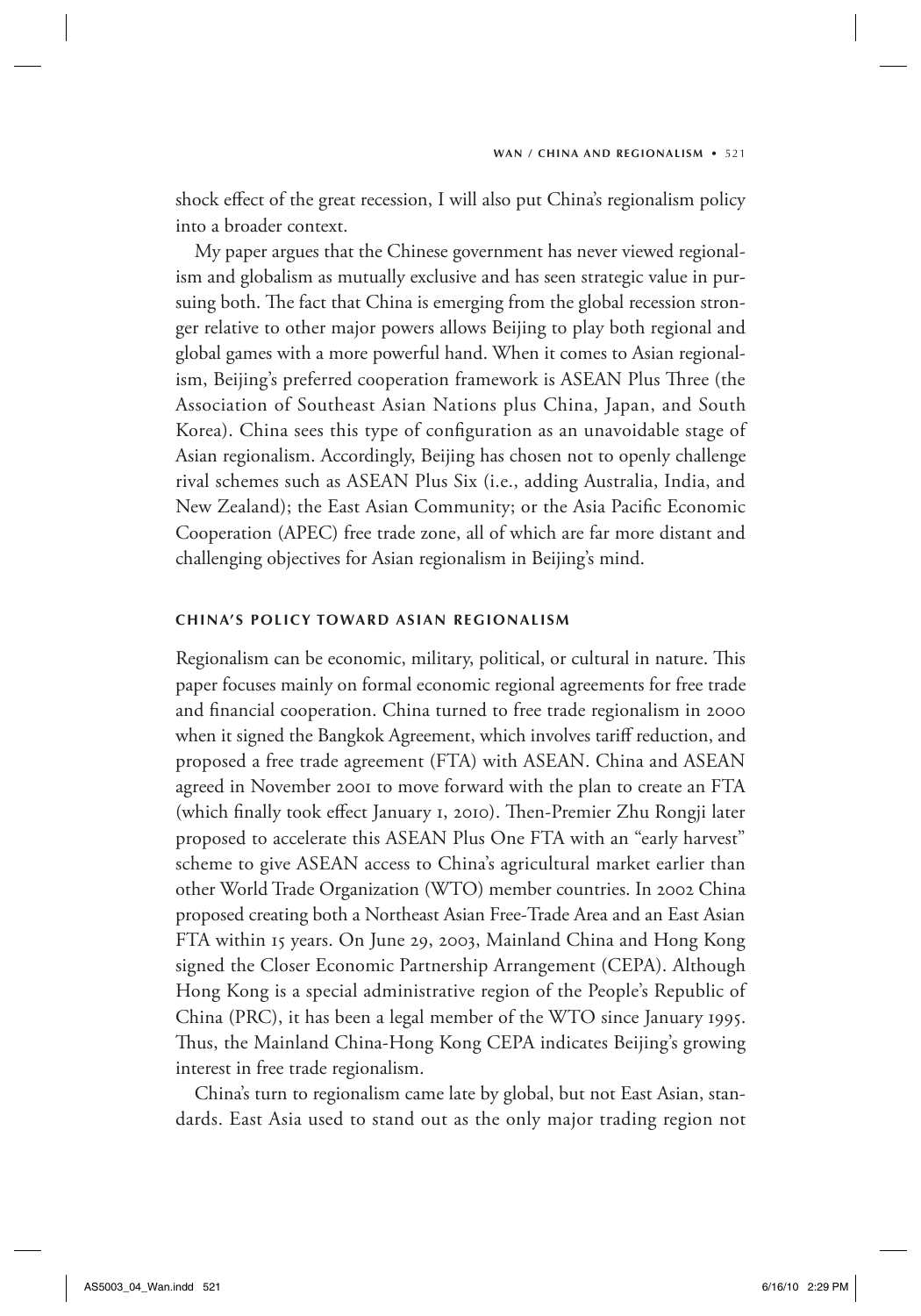actively involved in formal regional FTAs.<sup>1</sup> In particular, Japan as the leading economic power in Asia was mainly interested in the *global* free trade system through the 1990s.<sup>2</sup> As late as October 1, 2002, only five of the top 30 economies in the world were not parts of any FTAs, namely, Japan, China, South Korea, Taiwan, and Hong Kong.3 This was not a case where the Chinese policy community was divided or unable to pursue regionalism. Rather, China had too much on its plate. It was trying to join the General Agreement on Tariffs and Trade (GATT) and its successor WTO, a 13-year effort that used up China's trade negotiation capacity. Membership in the global trade organization was also necessary before Beijing could pursue other trade deals. Moreover, China needed to first have a good relationship with the countries in question.

China now seeks a whole range of regional FTAs, including cross-regional ones. But its core accords are those with its neighbors. Because Japan has not been enthusiastic about an FTA with China, little can be done in Northeast Asia.4 As late as July 2009, Japanese officials remained focused on concluding an investment agreement with China and South Korea. The Japanese showed little interest in moving beyond the study stage for an FTA, even though Chinese government officials several times during the year conveyed to their Japanese counterparts the desire to start formal negotiations on one.<sup>5</sup>

Thus, the logical alternative target would be Southeast Asia. However, China did not even have diplomatic relations with key countries in the region such as Indonesia (where diplomatic relations were severed in 1967) and Singapore until 1990. China normalized relations with Vietnam in 1991. In addition, China's FTA is being pursued within the framework of ASEAN. China made its first official contact with ASEAN only in 1994, and not a good start at that. There was much suspicion on ASEAN's part about China's

1. Naoko Munakata, *Transforming East Asia: The Evolution of Regional Economic Integration* (Washington, D.C.: Brookings Institution Press, 2006), pp. 3–4.

2. Edward J. Lincoln, *East Asian Economic Regionalism* (Washington, D.C.: Brookings Institution Press, 2004), pp. 175–76.

3. T. J. Pempel and Shujiro Urata, "Japan: A New Move toward Bilateral Trade Agreement," in *Bilateral Trade Arrangements in the Asia-Pacific: Origins, Evolution, and Implications*, eds. Vinod K. Aggarwal and Shujiro Urata (New York: Routledge, 2005), pp. 76–77.

4. In fact, Northeast Asian countries have had difficulties in achieving regionalism among them because of deep-rooted distrust. Gilbert Rozman, *Northeast Asia's Stunted Regionalism: Bilateral Distrust in the Shadow of Globalization* (New York: Cambridge University Press, 2004).

5. Interviews with two senior officials of the Ministry of Economy, Trade, and Industry, Tokyo, July 2009.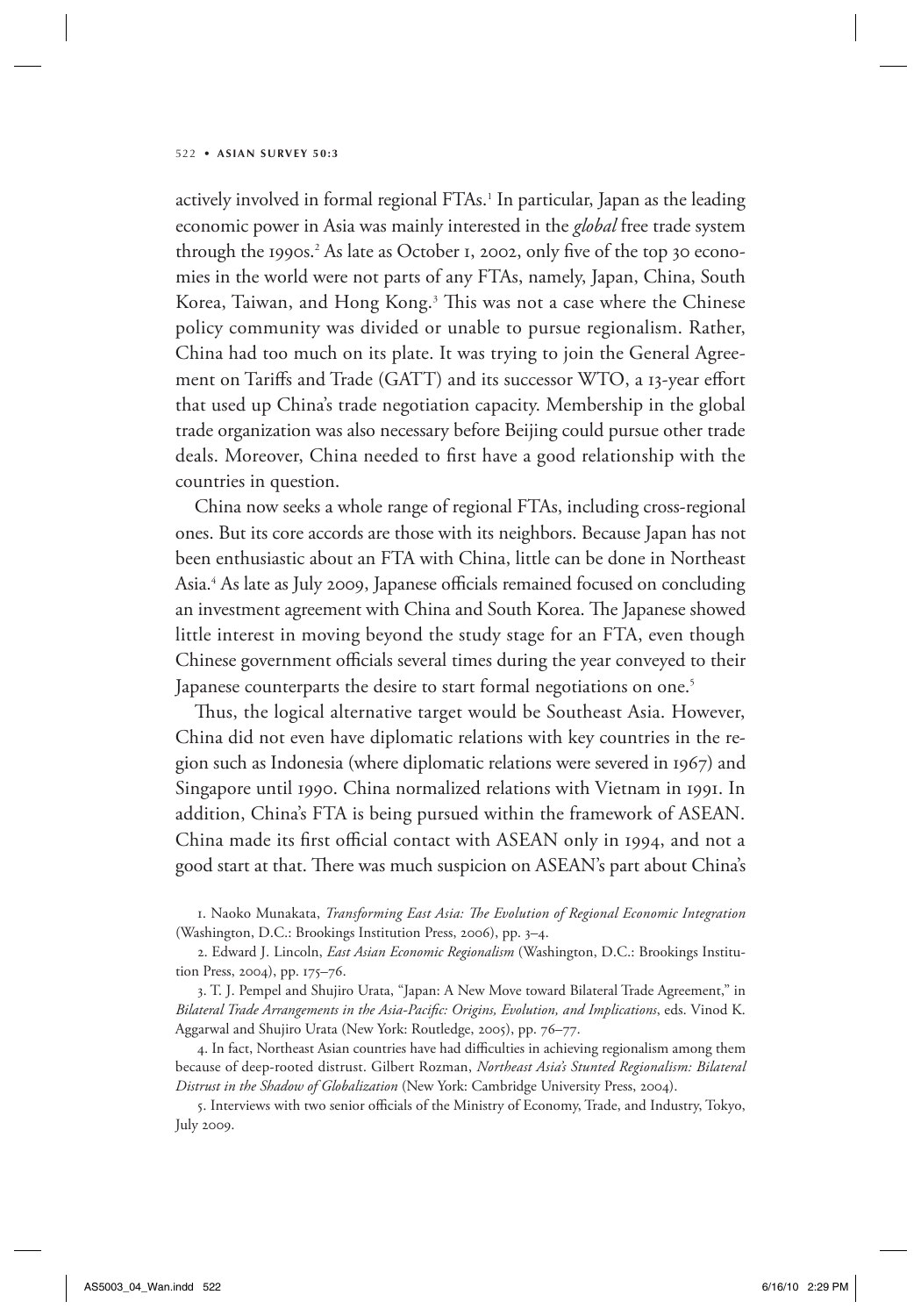intentions toward Taiwan and the South China Sea. It took much effort from China to improve relations with ASEAN.<sup>6</sup>

# **Varying Views of Regionalism**

How and why China turned to regionalism is by now a familiar story, even though various scholars may put different spins on it.<sup>7</sup> The Chinese government and policy community saw both strategic and commercial advantages in promoting regional cooperation. Like other major East Asian economies, the Chinese government did not want to be placed at a disadvantage when other regions in the world, particularly Europe and North America, had moved far ahead with regional integration that would necessarily discriminate against non-members. East Asia has risen economically in the world and become more integrated in the market place in the process. China would benefit commercially from its role in the world's fastest growing region. Beijing would gain political influence by being at the center of regional cooperation that did not include the U.S. and by helping to make rules for East Asia that non-member countries would have to adapt to. Against the background of these perceived benefits, the Asian financial crisis of 1997–98

6. For studies of China-ASEAN relations, see Allen S. Whiting, "ASEAN Eyes China: The Security Dimension," *Asian Survey* 37:4 (April 1997), pp. 299–322; Thammy Evans, "The PRC's Relationship with the ASEAN Regional Forum: Realpolitik, Regime Theory, or a Continuation of the Sinitic Zone of Influence System?" *Modern Asian Studies* 37:3 (July 2003), pp. 737–63; Martin Stuart-Fox, "Southeast Asia and China: The Role of History and Culture in Shaping Future Relations," *Contemporary Southeast Asia* 26:1 (April 2004), pp. 116–39.

7. John Ravenhill and Yang Jiang, "China's Move to Preferential Trading: A New Direction in China's Diplomacy," *Journal of Contemporary China* 18:58 (January 2009), pp. 27–46; Jian Yang, "China's Competitive FTA Strategy: Realism on a Liberal Slide," in *Competitive Regionalism: FTA Diffusion in the Pacific Rim*, eds. Mireya Solis, Barbara Stallings, and Saori N. Katada (New York: Palgrave, 2009), pp. 216-35; Steve Hoadley and Jian Yang, "China's Cross-Regional FTA Initiatives: Toward Comprehensive National Power," *Pacific Affairs* 80:2 (Summer 2007), pp. 327–48; Kevin G. Cai, "Chinese Changing Perspective on the Development of an East Asian Free Trade Area," *Review of International Affairs* 3:4 (Summer 2004), pp. 584–99; Elaine S. Kwei, "Chinese Trade Bilateralism: Politics Still in Command," in *Bilateral Trade Arrangements in the Asia-Pacific: Origins, Evolution, and Implications*, eds. Vinod K. Aggarwal and Shujiro Urata (New York: Routledge, 2005), pp. 117–39; Fan Yongming, "Quyuxing Guoji Gonggongchanpin Jiexi Quyuhezuo de Lingyige Lilun Shidian" [Regional public goods: Another theoretical perspective for regional cooperation], *Shijie Jingji yu Zhengzhi* [World Economics and International Politics] (Beijing) 1 (2008), pp. 7–13; Sano Jūnya, "Higajia Keizai Renkei Kyōka o Motomeru Chūgoku" [China wants to strengthen East Asian economic cooperation], in *Higajia Keizai Renkei no Jidai* [Partnerships for economic development in East Asia], ed. Watanabe Toshio (Tokyo: Tōyōkeizai shinbōsha, 2004), pp. 123–43.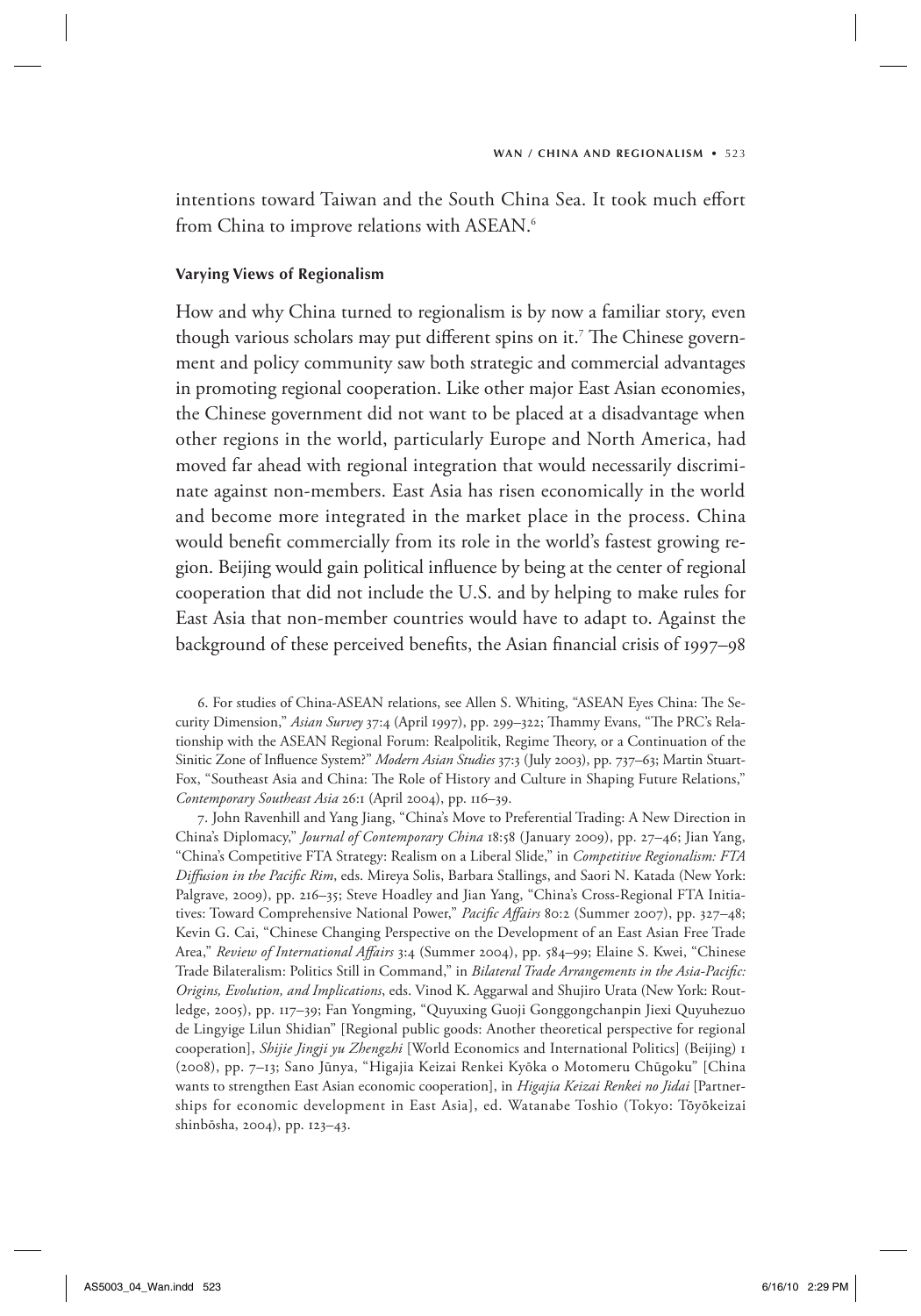jumpstarted China's activism in Asian regionalism. China wanted greater regional cooperation against future crises. China also felt rewarded for its policy pledge not to devalue the yuan and to provide some financial assistance to affected countries.

Virtually all competing schools of Chinese foreign policy thinking have reasons to like regionalism.8 Realist thinkers, who are more prevalent in China, like a regional project where China dominates, which is consistent with the notion of spheres of influence. Liberals view regional FTAs as building blocks for liberalization projects that lead to greater free trade. Prominent advocates of Asian integration in China such as Zhang Yunling want China to be part of a bigger family, rather than seeing integration as a ploy to advance China's interest in an overly selfish way.9 Moderate Chinese thinkers tend to emphasize globalism rather than regionalism. But they do view regional integration as a correction to narrow-minded nationalism and a means to help forge a stronger sense of international community—although it is hard to know how far regionalism will go.10 For those who might be called "neo-traditionalists," East Asian integration is consistent with a strong desire to go back to a pan-Asian identity vis-à-vis the West.<sup>11</sup> Chinese policy elites simply do not see how Asian integration could hurt China in any meaningful way. Even though regional FTAs would entail domestic adjustment costs in China as elsewhere, "losers" from regional free trade deals who are not well represented in the Chinese political system have not been able to influence the government's regionalism policy.<sup>12</sup>

8. For insightful studies on China's thinking and policy toward Asia, see David C. Kang, *China Rising: Peace, Power, and Order in East Asia* (New York: Columbia University Press, 2009); Gilbert Rozman, *Chinese Strategic Thought toward Asia* (New York: Palgrave, 2010).

9. As an opposite of such views, see Zhang Shiping, *Zhongguo Haiquan* [China's maritime power] (Beijing: Renmin ribao chubanshe, 2009). Zhang is a People's Liberation Army (PLA) general and a strategic thinker in the PLA Academy of Military Sciences. He wants to assert China's maritime power and views some Southeast Asian countries and Japan as encroaching China's maritime territories.

10. For example, see Wang Yizhou, *Zhongguo Waijiao Xingaodi* [Highland over China's foreign affairs] (Beijing: Zhongguo shehui kexue chubanshe, 2008), pp. 121–22.

11. Conversely, for some observers outside China, China's interest in Southeast Asia reveals its intention to revive a hierarchical Chinese world order. Evans, "PRC's Relationship with the ASEAN Regional Forum."

12. Ming Wan, "The Domestic Politics of China's Asian Regionalism Policy," in *Trade Policy in the Asia-Pacific: The Role of Ideas, Interests, and Institutions*, eds. Vinod K. Aggarwal and Seungjoo Lee (New York: Springer, September 2010, forthcoming).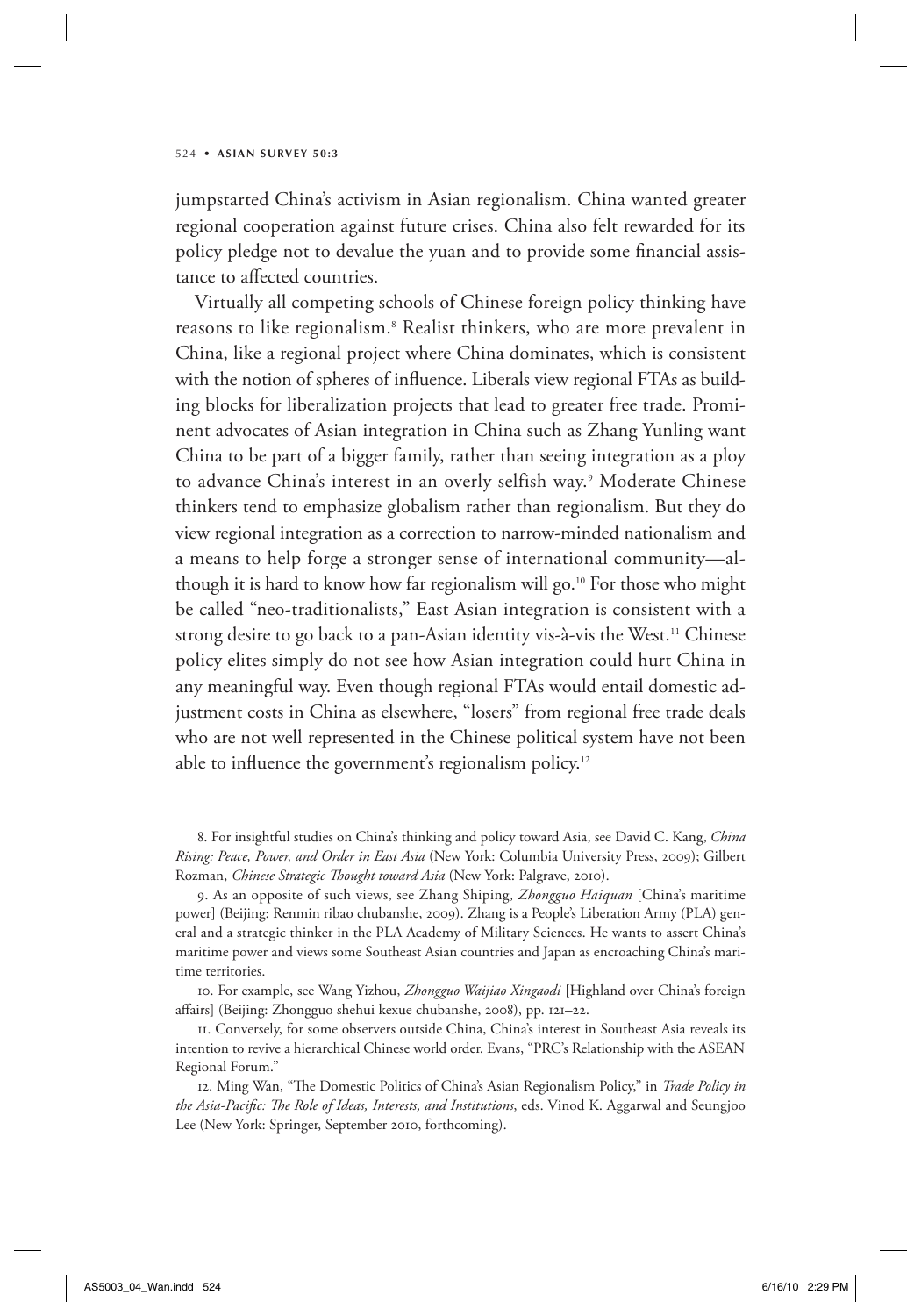The only potential "hindrance" to Chinese policy toward regionalism is competition for attention on the government agenda. But East Asian regional summits have become institutionalized with regular meetings that draw highlevel attention. In October-November 2009, for example, both Premier Wen Jiabao and President Hu Jintao attended various regional cooperation summits. It is the practice that the premier attends ASEAN-related summits such as ASEAN Plus China, ASEAN Plus Three, and the East Asian Summit (EAS). The president attends the APEC Economic Leaders' Meeting (AELM).

As noted, Beijing prefers ASEAN Plus Three to ASEAN Plus Six. ASEAN Plus Three was a regional framework created in December 1997 as the first East Asian countries-only regional group.13 It took on an economic integration function in May 2000 when the member countries agreed in Chiang Mai, Thailand, to create a series of bilateral currency swap arrangements, the beginning of East Asian financial integration. Thus, East Asian regional integration really began in the financial area, unlike a typical regional integration process that begins with trade, as exemplified by Europe. Much of East Asian free trade negotiation takes place within the ASEAN Plus Three structure. ASEAN itself has been pursuing an ASEAN Free Trade Area (AFTA), an economic common market to be completed by 2015, although observers often doubt its feasibility given the huge disparities and festering disputes among some member countries. Outside ASEAN, China has led the way in concluding and implementing agreements to create ASEAN Plus One agreements, followed by Japan and South Korea. Feasibility studies have been conducted about a China-Japan-South Korea FTA and an ASEAN Plus Three FTA, although formal negotiations are yet to start.

The ASEAN Plus Six came about at Japan's initiative when Malaysia proposed creating an EAS. The Japanese wanted to include Australia, India, and New Zealand in the EAS to counter China's growing influence.<sup>14</sup> In the end, the ASEAN Plus Three ministerial meeting agreed in July 2005 to include the three additional members for the inaugural EAS meeting to be held in Kuala Lumpur in December.

The ideal size of an FTA is fundamentally determined by a trade-off between two factors. To maximize wealth generated from trade liberalization

<sup>13.</sup> Takeshi Terada, "Constructing an 'East Asian' Concept and Growing Regional Identity: From EAEC to ASEAN + 3," *Pacific Review* 16:2 (June 2003), pp. 251–77.

<sup>14.</sup> Mike M. Mochizuki, "Political-Security Competition and the FTA Movement: Motivations and Consequences," in *Competitive Regionalism: FTA Diffusion in the Pacific Rim,* eds. Solis, Stallings, and Katada, pp. 54–73.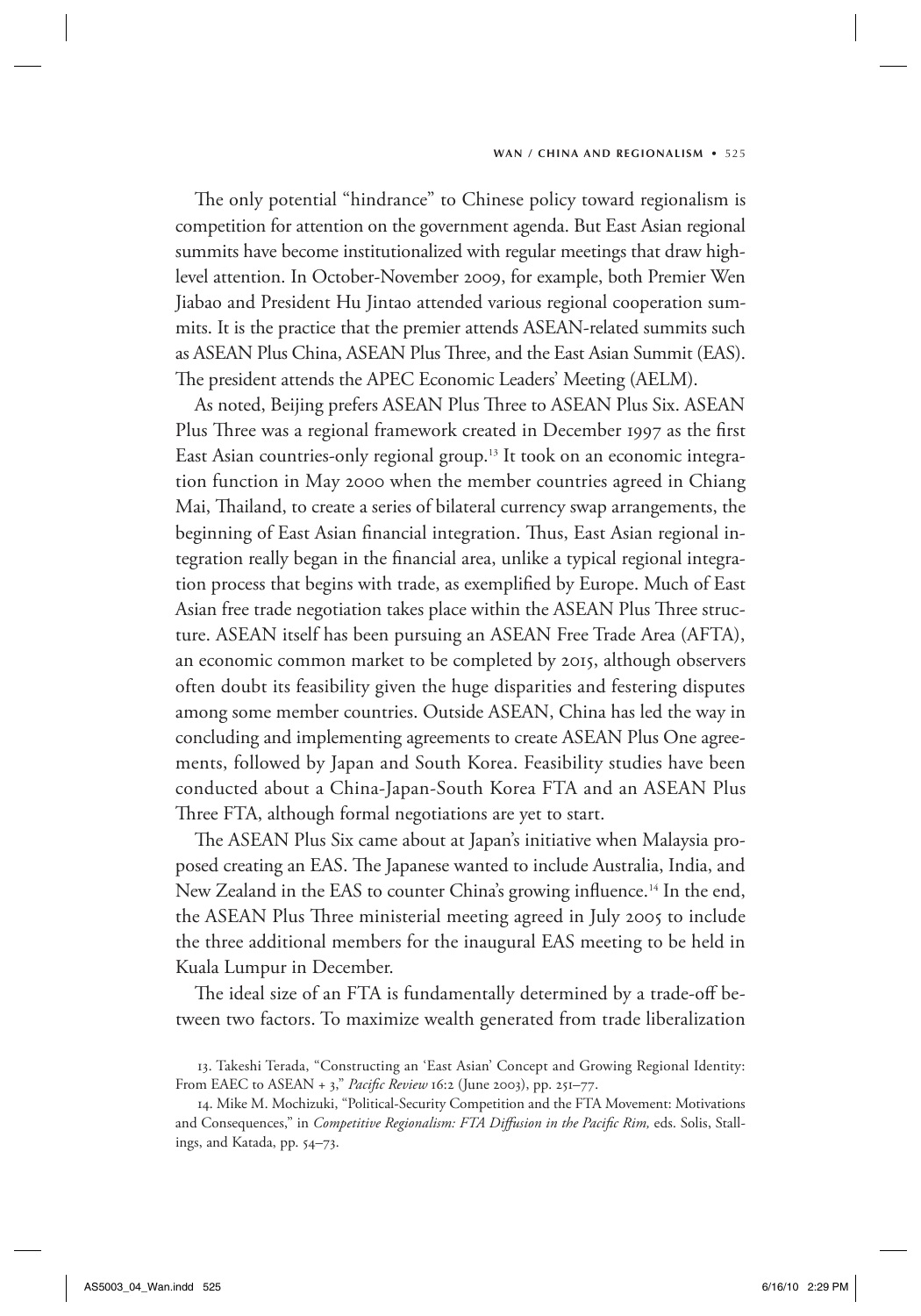and minimize distortion from trade diversion, the bigger the group the better. This is why a global free trade regime is best. But to achieve integration, a larger number of participants, often accompanied by a greater divergence in preferences, would impose a greater collective-action problem. Moreover, whom to include or not to include is as much driven by political calculations as by economic ones. In a smaller setting, China would be relatively more influential, which is the main reason that China seeks such a setting and Japan opposes it.

China and Japan are not confronting each other over ASEAN Plus Three or ASEAN Plus Six, and are settling into a compromise in which both schemes proceed.<sup>15</sup> The Chinese recognize that they are competing with the Japanese for leadership in regional cooperation, which could add another source of tension to bilateral relations.<sup>16</sup> There is no need for a major fight because the Chinese recognize that Japan would have difficulties proceeding smoothly with regional FTAs because of the resistance of its agricultural sector.<sup>17</sup> Moreover, other countries have their own preferences and proposals, creating a complex strategic environment.<sup>18</sup>

While preferring the ASEAN Plus Three configuration, China has been even more focused on ASEAN Plus China, which it sees as leading the way toward a broader East Asian FTA by connecting to Japan's and South Korea's FTAs with ASEAN.19 As Chinese officials and analysts like to say, the China-ASEAN FTA includes 1.9 billion people, which makes it the most populous FTA in the world, with close to \$6 trillion in total gross domestic product (GDP) and \$4.5 trillion in total trade. This FTA enhances the voices of China and ASEAN in the world. China is now the third largest trading partner for ASEAN. On January 1, 2010, the China-ASEAN FTA entered into effect, lowering tariffs to zero for China and the six early ASEAN

15. This observation was confirmed by my interviews and discussions with officials and scholars in Tokyo in July 2009 and in Beijing in August 2009.

16. Lin Daizhao, "Lengzhanhou de Yatai Geju yu Zhongri Guanxi" [Post Cold War Asia Pacific and Sino-Japanese relations], *Guoji Zhengzhi Yanjiu* [Studies of International Politics] (Beijing) 2 (2001), pp. 14–20.

17. Zhang Zuguo, "Riben Maoyi Zhengce de Zhuanbian cong Fouding dao Liyong Diquzhuyi" [Shift in Japan's trade policy: From opposing to utilizing regionalism], *Xiandai Guoji Guanxi* [Contemporary International Relations] (Beijing) 5 (2002), pp. 40–44.

18. Solis, Stallings, and Katada, eds., *Competitive Regionalism: FTA Diffusion in the Pacific Rim*.

19. Feng Zhaokui, "Shijiasan Zouxiang Dongya Ziyou Maoyiqu zhi Lu" [10 plus 3: The path to an East Asian free trade area], *Shijie Jingji yu Zhengzhi* 3 (2002), pp. 21–26.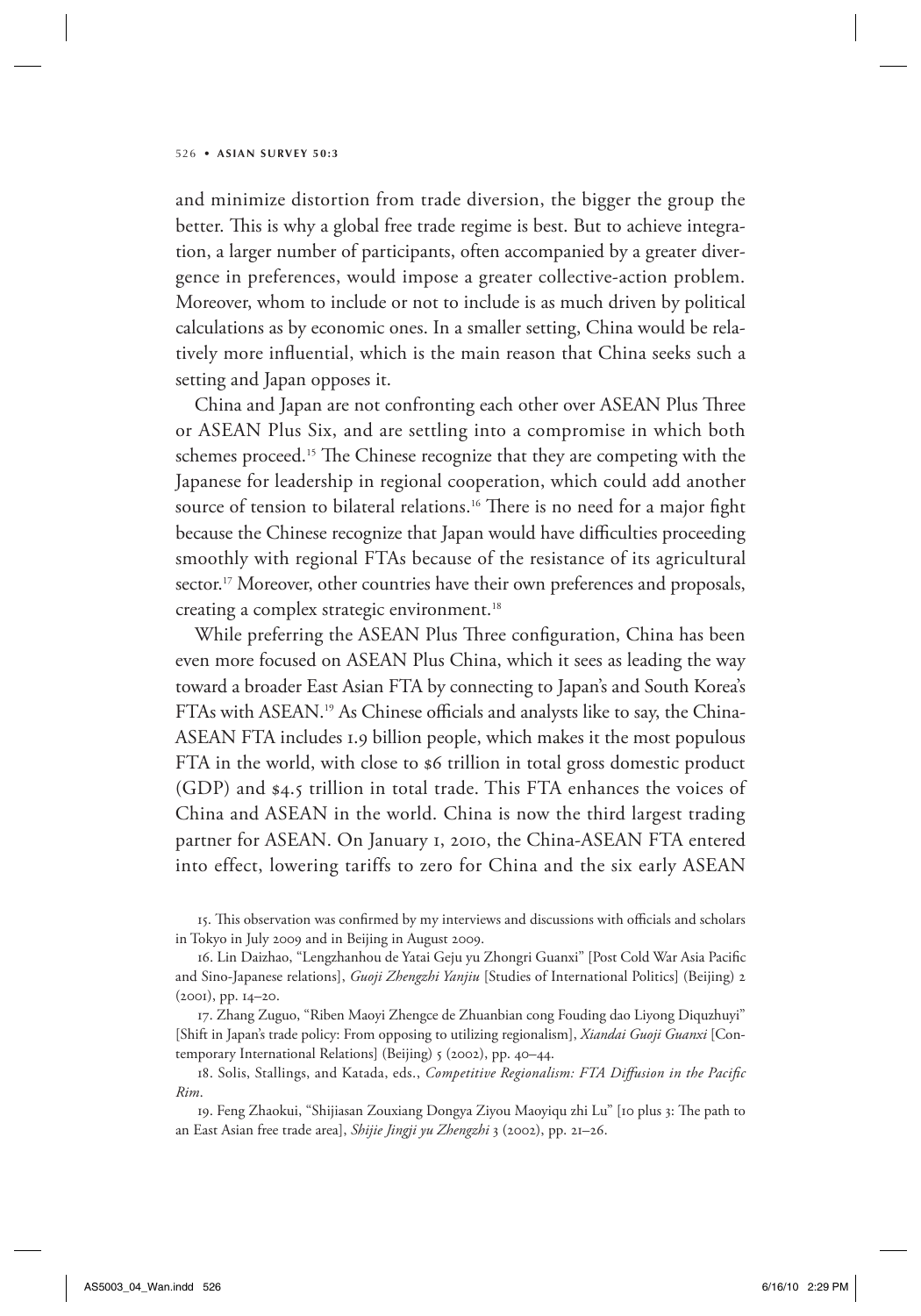members (Brunei, Indonesia, Malaysia, the Philippines, Singapore, and Thailand) on 90% of merchandise. The accord means a substantial opening up of the service sector as well. In 2015, Vietnam, Cambodia, Laos, and Myanmar will lower tariffs to zero for 90% of Chinese imports. Chinese observers generally think that they understand what ASEAN wants; their view is that ASEAN welcomes China's peaceful rise because it sees economic opportunities from having closer economic ties with China. This is a persuasive assessment of ASEAN's interest in an FTA with China.<sup>20</sup> (Less known to outsiders, the China-ASEAN FTA also involves a partial relaxation on tourist visas.)

The Chinese government has been publicly sensitive to ASEAN concerns about being marginalized. Premier Wen spoke at the Eighth ASEAN Plus Three summit in Laos in November 2004, emphasizing that China supports ASEAN's continuous leadership in the grouping and in East Asian regionalism. At the same time, the Chinese government sees clear strategic interests in forging closer ties with its southern neighbors. Former Vice Foreign Minister Wang Yi stated at a meeting that China faces strong, major-power neighbors to the east, north, and west and can only take initiatives and influence others in the ASEAN region. He reasoned that China needs to promote economic cooperation to sustain the political ties that the Chinese government tries so hard to nurture. China needs to tie ASEAN and China together with economic interdependence.<sup>21</sup> China is also seeking to include security interests in its relations with ASEAN. At an ASEAN foreign ministers' meeting in Phnom Penh in June 2003, China offered a bold proposal for a strategic partnership of political and economic cooperation with the association. The proposal, which was not publicized, was viewed by some in Southeast Asia as trying to establish a special relationship and to keep the U.S. and Japan at a distance.<sup>22</sup>

20. Suthiphand Chirathivat, "ASEAN-China Free Trade Area: Background, Implications, and Future Development," in *Asian Economic Cooperation in the New Millennium: China's Economic Presence*, eds. Calla Wiemer and Heping Cao (Singapore: World Scientific Publishing Company, 2004), pp. 363–83.

21. Luo Wensheng, "Zhongguo Dongmeng Gonglue" [China's strategy toward ASEAN], *Ershiyishiji Jingji Baodao* [21st century business report] (Guangzhou), November 24, 2004, <http://finance. sina.com.cn/g/20041124/07251176287.shtml>, accessed February 27, 2010.

22. Michael Vatikiotis, "China's Tight Embrace," *Far Eastern Economic Review*, July 17, 2003, pp. 28–30.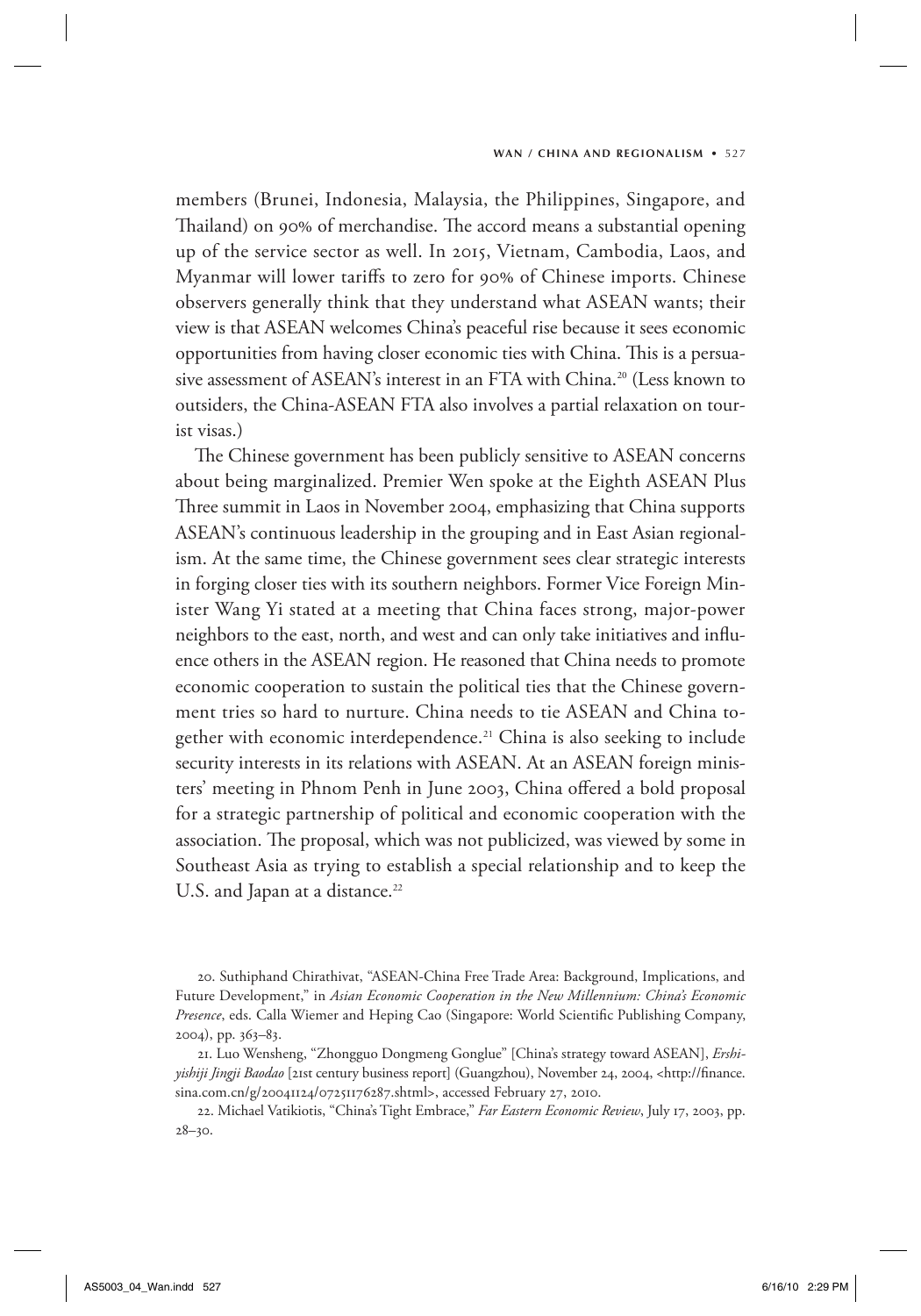#### **Regional Financial Cooperation**

My discussion above is mainly about free trade negotiations. China's participation in Asian regionalism is also reflected in regional financial cooperation. In May 2000, China joined the Chiang Mai Initiative (CMI) to establish a series of bilateral currency swap agreements among the ASEAN Plus Three countries. As argued above, Asian regionalism differs from the conventional regional integration model that starts with free trade before moving to the financial sector. According to the Chinese Ministry of Finance, by the end of 2008 China had signed bilateral currency swap agreements with six countries (Japan, South Korea, Thailand, the Philippines, Malaysia, and Indonesia), totaling \$23.5 billion, with \$16.5 billion coming from China.23 China has also participated in a number of East Asian initiatives for financial cooperation, although one may debate whether Asian financial regionalism had lost steam prior to the global recession.<sup>24</sup> As with the trade area, the Chinese view Japan as their main competitor in the region while recognizing the continuous dominance of the U.S. dollar in East Asia.25

China's turn to regionalism does not indicate a rejection of globalism, defined here as participation in global economic agreements. China was part of the general trend in the Asia Pacific region to pursue bilateral or regional trade agreements as an alternative to the troubled global trade negotiations.<sup>26</sup> And Beijing's eventual success in joining the WTO cleared the way for it to think about regional agreements.<sup>27</sup> The Chinese government, business community, and public also paid overwhelming attention to the WTO, rather than to China's emerging regionalism efforts. The Asian financial crisis did not just facilitate Asian regionalism. While not as noticeable then, the crisis led to the launch of the Group of 20 (G-20), five members of which are

23. China News Agency, October 21, 2009, <http://www.chinanews.com.cn/cj/cj-gncj/ news/2009/10-21/1923727.shtml>, accessed October 21, 2009.

24. Liu Tao, "Hou Jinrong Weiji Shidai de Dongya Huobi Jinrong Hezuo Fansi" [Reflection on East Asian currency and financial cooperation in the post financial crisis era], *Guoji Wenti Luntan* [International Review] (Beijing) 3 (Fall 2008), pp. 83-94.

25. Sun Jie, "Shenhua Yazhou Jinrong Hezuo de Tujing Riben de Zuoyong he Yingxiang" [The path to deepening Asian financial cooperation: Japan's role and influence], *Shijie Jingji yu Zhengzhi* 5 (2007), pp. 59–66; Gao Haihong, "Dangqian Quaniu Meiyuan Benwei Wenti ji Dongya Quyu Jiejue Fangan" [The dollar standard in the contemporary world: Problems and East Asian regional solution], ibid., 1 (2008), pp. 69–77.

26. Vinod K. Aggarwal and Shujiro Urata, eds., *Bilateral Trade Arrangements in the Asia-Pacific: Origins, Evolution, and Implications* (New York: Routledge, 2005).

27. Ravenhill and Jiang, "China's Move to Preferential Trading," p. 28.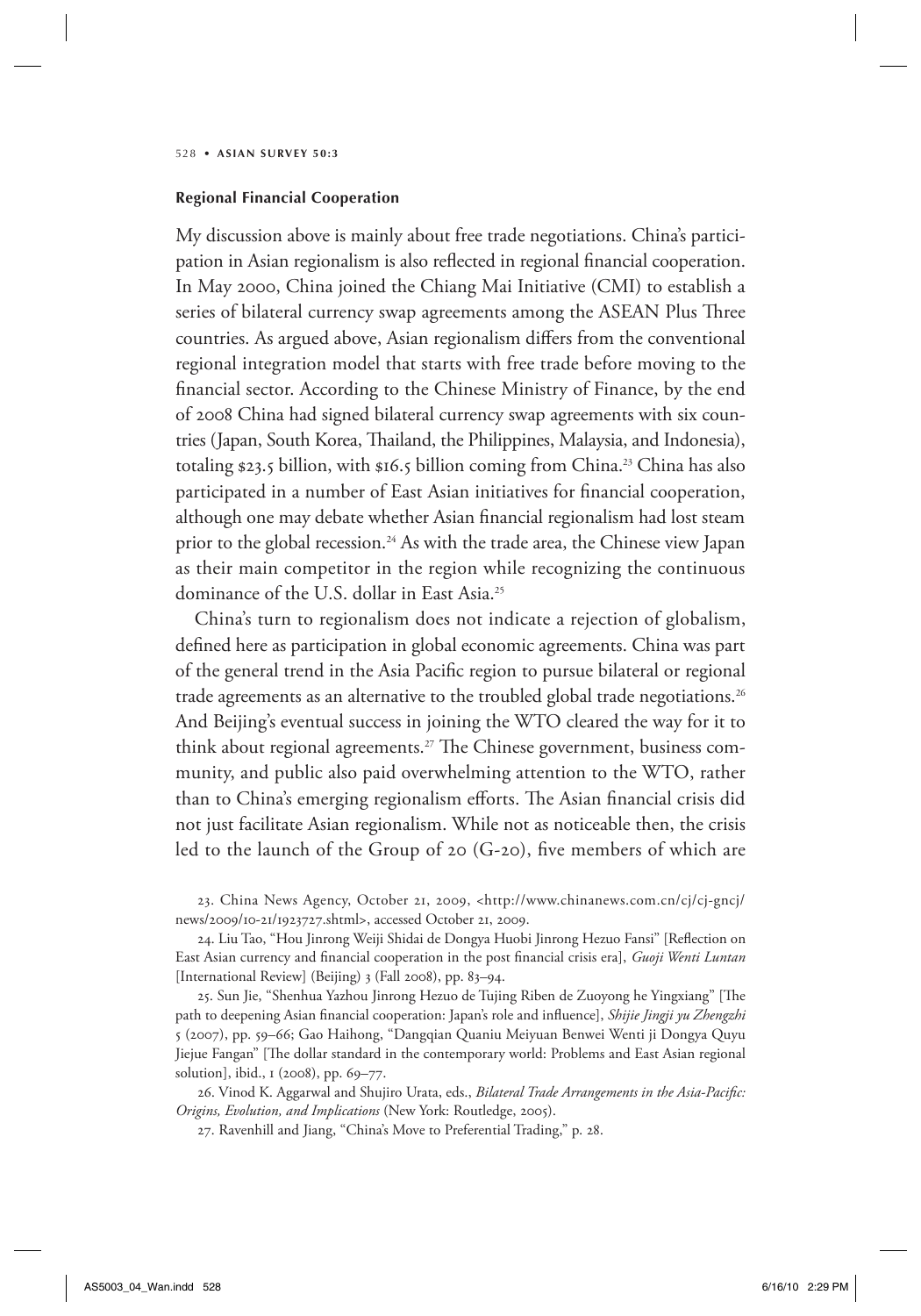Asian (China, India, Indonesia, Japan, and South Korea), which formally replaced the Group of Eight (G-8) in September 2009.<sup>28</sup>

As observed by Wang Yizhou, a noted Chinese international relations specialist, China has been balancing its relations with great powers, neighboring countries, developing countries, and multilateral institutions centered on the U.N. Wang views Beijing as having successfully formed a parallelogram of relations that does not favor any side at the expense of others.<sup>29</sup> One may debate how successful China has been in balancing the four lines and point out cases where it has failed to do so. But the point here is that the Chinese do not see a zero-sum game between globalism and regionalism; they intend to maneuver among different relationships to maximize strategic space for their foreign policy.

China's facility in playing both the global and regional games partly results from the fact that it does not see as big a divide between Asia and the West as Japan does. After the Meiji Restoration of 1868, some leading Japanese thinkers urged Japan to leave Asia and join the West. Since that time, the Japanese have often debated publicly where their country belongs. Although the Chinese also struggle with conflicting identities, they do not normally debate whether China belongs to Asia or the West. China is China and the country never sought to leave Asia and join the West. More relevant to contemporary international politics, Japan has a long-standing alliance with the U.S., and Tokyo's moves toward Asia are often interpreted as seeking some distance from the U.S. That is not the case for China.

Beijing clearly prefers an institutional arrangement that excludes the U.S., in order to give China more influence and flexibility. At the same time, China wants a good relationship with the U.S. and has learned to deal with it in multilateral forums. When it comes to East Asian regional integration, the Chinese want to accomplish it in a way that advances their economic and political interests without overly complicating their important relations with the U.S.<sup>30</sup> The Chinese also believe that it is possible to achieve East

28. The G-8 was the U.S., Britain, France, Germany, Japan, Canada, Italy, and Russia. For the rise of the G-20 after the Asian financial crisis, see Mark Beeson and Stephen Bell, "The G-20 and International Economic Governance: Hegemony, Collectivism, or Both?" *Global Governance* 15:1 (January/March 2009), pp. 67–86.

29. Wang Yizhou, "Zhongguo Waijiao Shitese" [The ten characteristics of Chinese diplomacy], *Shijie Jingji yu Zhengzhi* 5 (2008), pp. 11–13.

30. Wei Hongxia, "Dongya Duobian Hezuo Jiqi dui Zhongmei Guanxi de Yingxiang" [Multilateral cooperation in East Asia and its impact on Sino-U.S. relations], ibid., 6 (2008), pp. 13–20.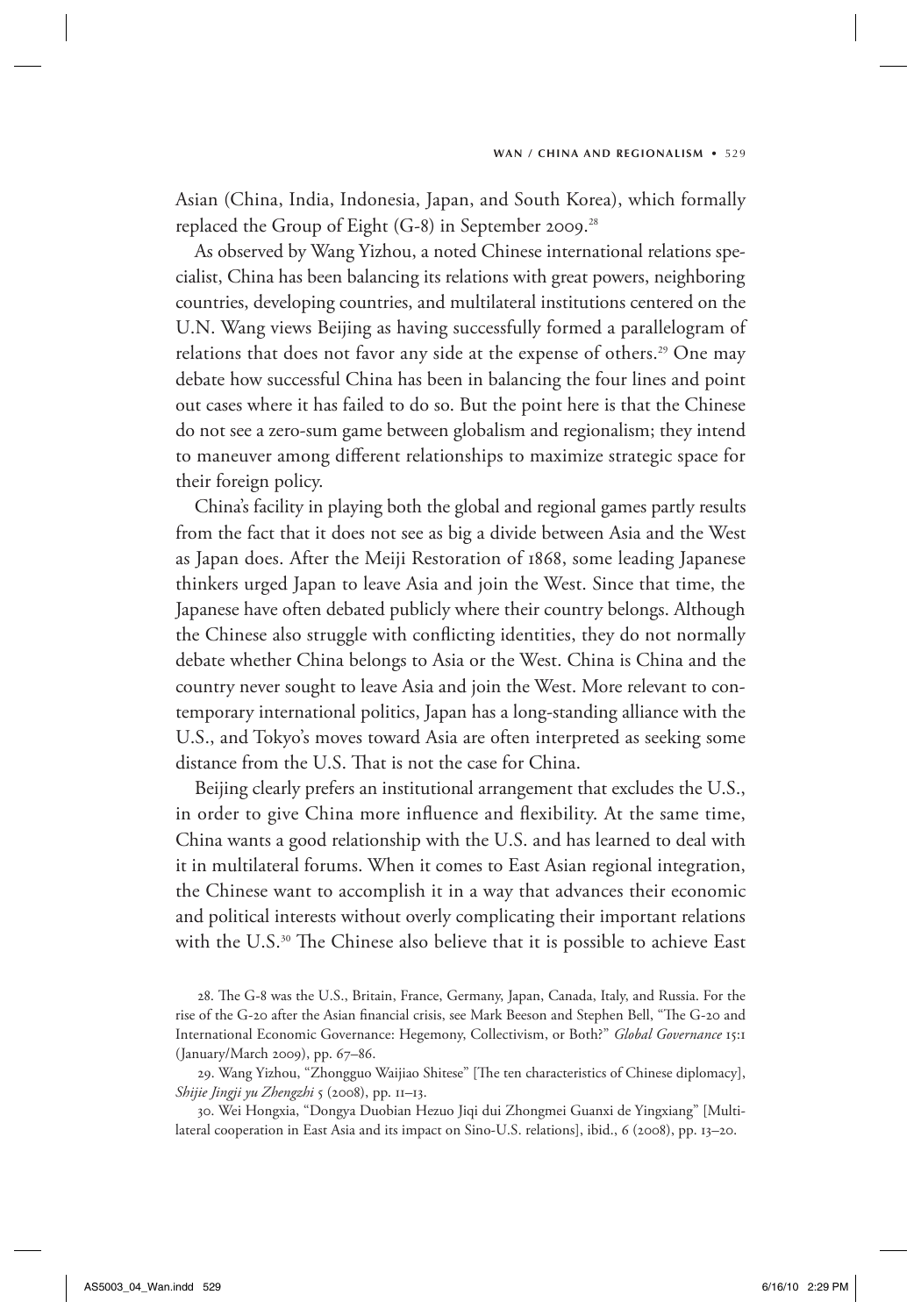Asian regional integration by adopting a slow and steady process to minimize U.S. opposition.<sup>31</sup>

#### **CHINA'S ASIAN REGIONALISM POLICY AND THE GREAT RECESSION**

To answer the question of how the global recession affects China's thinking toward regionalism, we need to consider two theoretical questions. First, does a financial crisis lead to greater efforts for trade liberalization, or to a wave of protectionism and isolationism? Second, would a global financial crisis further globalism or regionalism?

Like all nations, the Chinese government is worried about the global recession. And more than mature democracies like the U.S., the Chinese government worries about its regime security because poor economic performance would undermine its legitimacy.<sup>32</sup> Thus, China has protectionist instincts. At the same time, China considers global cooperation to be important, as one would expect from a major exporter and a country that has invested so heavily in American debt. The global recession has eroded public support for globalization to some extent because the financial downturn spreads instability—and many observers blame the free-wheeling global financial market as the root cause. But unlike the Great Depression of the 1920s and 1930s, there has not been a sharp rise of protectionism and competing economic blocs. The major countries including China have worked together and adapted the global governance structure to deal with the crisis.

The global recession has furthered China's interest in both globalism and regionalism. On the global front, the G-20 took the center stage with the gathering crisis. Unlike the G-8, consisting of mainly advanced economies, the G-20 also incorporates emerging powers: Argentina, Australia, Brazil, China, India, Indonesia, Mexico, Saudi Arabia, South Africa, South Korea, and Turkey. The G-20 summit was held in Washington, D.C., in November 2008 to help save the financial sector and in London in April 2009 to coordinate stimulus packages to fight off recession. The G-20 leaders met again in Pittsburgh, Pennsylvania, in September and decided to replace the G-8

<sup>31.</sup> Zhang Xuebin, "Lun Jianli Dongya Ziyou Maoyiqu de Kexingxing" [The feasibility of building an East Asian free trade zone], *Guoji Zhengzhi Yanjiu* 2 (2001), pp. 21–28.

<sup>32.</sup> Ming Wan, "Chinese Security under Globalization," *Fudan Journal of the Humanities and Social Sciences* 2:3 (September 2009), pp. 21–35.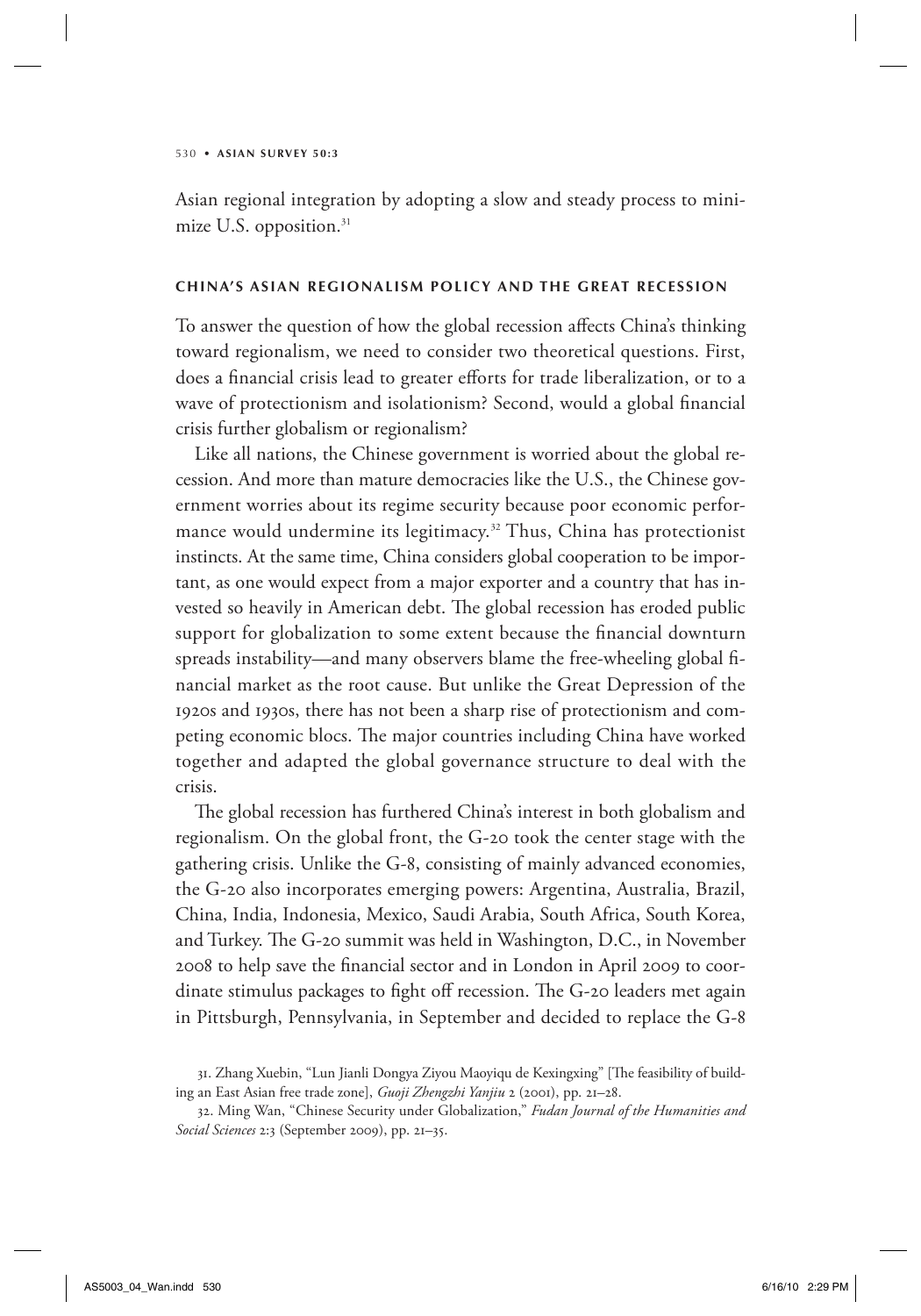with the G-20 and to give greater voting power at the International Monetary Fund to emerging economies, particularly China.

China basically likes the G-20 format. With the country's rise, there has been much discussion in the West and China about the latter's proper role in the global economic governance structure. Before the global recession, it was generally accepted in the U.S. policy community that it would be better for China to be incorporated into the global governance structure either as a new member of the G-7/G-8 or by elevating the G-20, which already included China and some fellow emerging powers as listed above. There was also a suggestion of creating a smaller structure of the most important economic players: the U.S., the E.U., Japan, and China.<sup>33</sup>

The G-7 was an important coordinating institution for the global economy. After Russia joined the club in the early 1990s, one could make a case that China should be in as well. China had already surpassed most G-8 members in overall GDP. While participating in the G-8 as an invited guest along with some other large developing countries in recent years, China showed no strong interest in membership.<sup>34</sup> The G-8 serves political as well as economic purposes. This poses problems for some Western powers that view China's human rights record as a barrier, and for China, which does not want to be a latecomer making all the adjustments in a West-dominated group. The Chinese were concerned that the West would use the G-8 as a channel to seek concessions from China that they could not get through other channels. Besides, the G-8 was viewed as not having any meaningful impact on China. China preferred the framework of the G-20 even before the global recession.<sup>35</sup>

After the crisis began, recognizing China's importance as a principal lender to the U.S., some strategic thinkers in the U.S. policy community called for

33. C. Fred Bergsten, Bates Gill, Nicholas R. Lardy, and Derek Mitchell, *China: The Balance Sheet: What the World Needs to Know Now about the Emerging Superpower* (New York: Public Affairs, 2006), p. 116.

34. From the Chinese perspective, the United States and the West included Russia, which was not an advanced country, in the rich nation club mainly for the political purpose of encouraging Russia down the path of democracy as well as to secure energy supplies. Gao Hua, "Eluosi Jishen Baguo Jituan yu Nengyuan Waijiao" [Russia's membership at the G-8 and its energy diplomacy] *Heping yu Fazhan* [Peace and Development] (Beijing) 4 (2006), pp. 1–7.

35. Yu Yongding, "Jueqi de Zhongguo yu Qiguo Jituan Ershijituan" [A rising China and G-7, G-20], *Guoji Jingji Pinglun* [International Economic Review] (Beijing) 5 (September-October 2004), pp. 9–12; He Fan, "Zhongguo shifou xuyao jiaru G7?" [Should China join G-7?], ibid., pp. 13–16.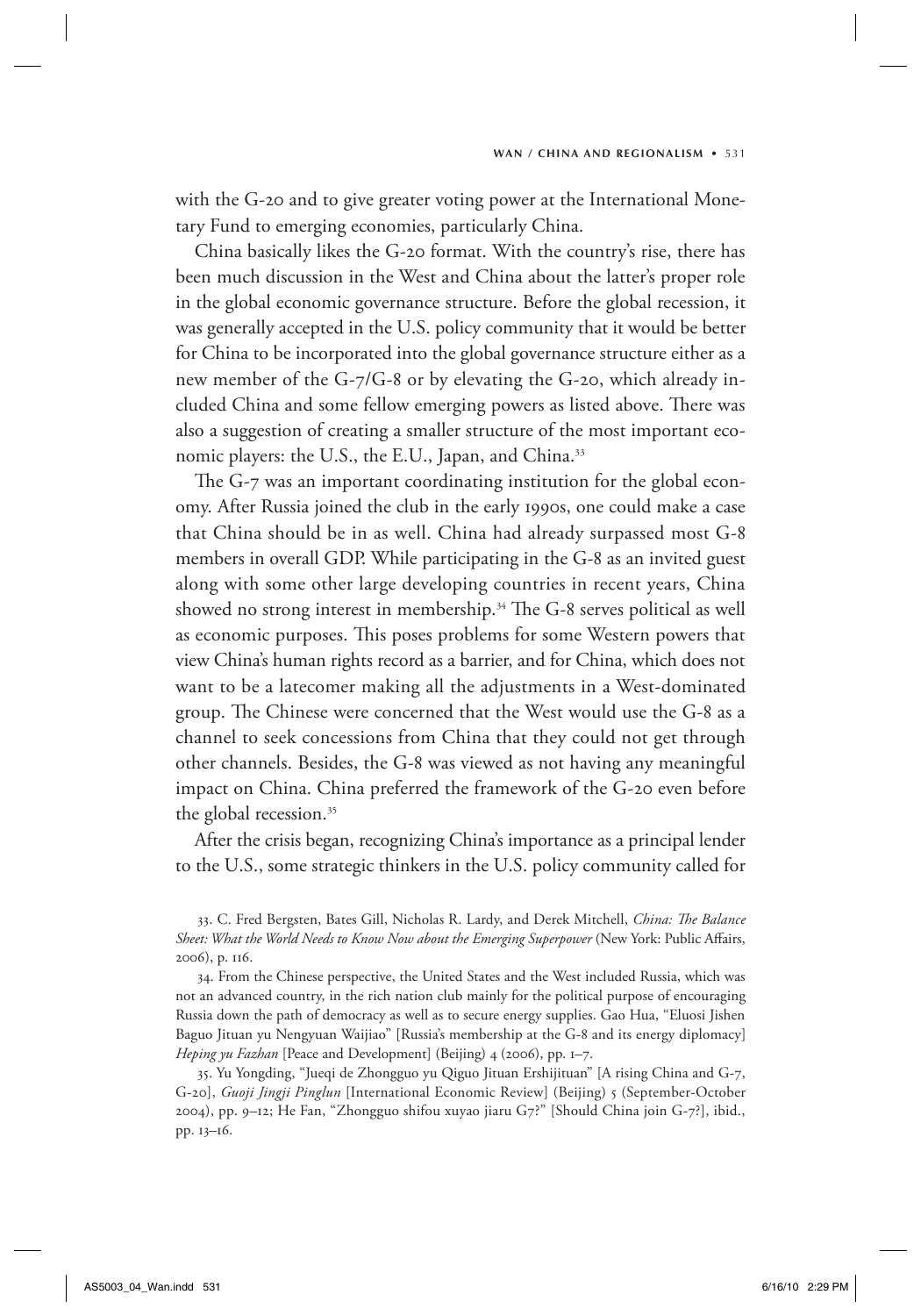a Group of Two between the U.S. and China to lead the world. The G-2 scheme did not interest the Chinese government. From the Chinese perspective, such a structure would lock China to the American policy agenda, entail a level of contributions beyond its means, and invite a global backlash against the country's rise. Some suspicious Chinese analysts actually viewed discussion of a G-2 as an American trick to trap China. Beijing's concern was so strong that Premier Wen told visiting President Barack Obama on November 18, 2009, that China does not support a G-2 because China is not yet a developed country and does not seek alliance with anyone. Any serious discussion of a G-2 had already died down by the time Obama arrived in China. The Chinese government was also letting the rest of the world know that it has no interest in lording it over them.

By contrast, the G-20 is more representative of the new power reality in the world and puts China in a more comfortable situation with some other non-Western emerging powers. While the West still dominates the G-20, emerging countries have gained greater power. Because China plays a prominent role, its ambition is accommodated, to some extent, on the world stage. Put simply, China has become a global power and does not want to be shut out of other regions, given its growing needs for energy, natural resources, and markets for its products.

What a rising China should do globally has become a major topic since the current economic crisis began. The crisis coincided with the 30-year anniversary of China's reform and opening (1978) and the 60-year anniversary of the founding of the People's Republic of China (1949). To many in China, the country's stronger performance during the crisis vindicates its choice of development model.

By contrast, discussion of Asian integration has not heated up in China. In fact, when the media examined China's foreign policy record for 2009, the officials and scholars cited largely emphasized China's active participation in global forums such as the G-20, the climate change summit, and improved relations with the U.S. But that does not mean that China is not actively pursuing regionalism. China's regionalism train left the station a decade ago, and it is on track. In particular, the China-ASEAN FTA was completed on schedule on January 1, 2010, which necessarily involved active advocacy by senior officials. More broadly, top Chinese leaders need to attend routine regional summits, which engage their attention. Shortly after the G-20 meeting in Pittsburgh in September, Premier Wen attended the ASEAN-related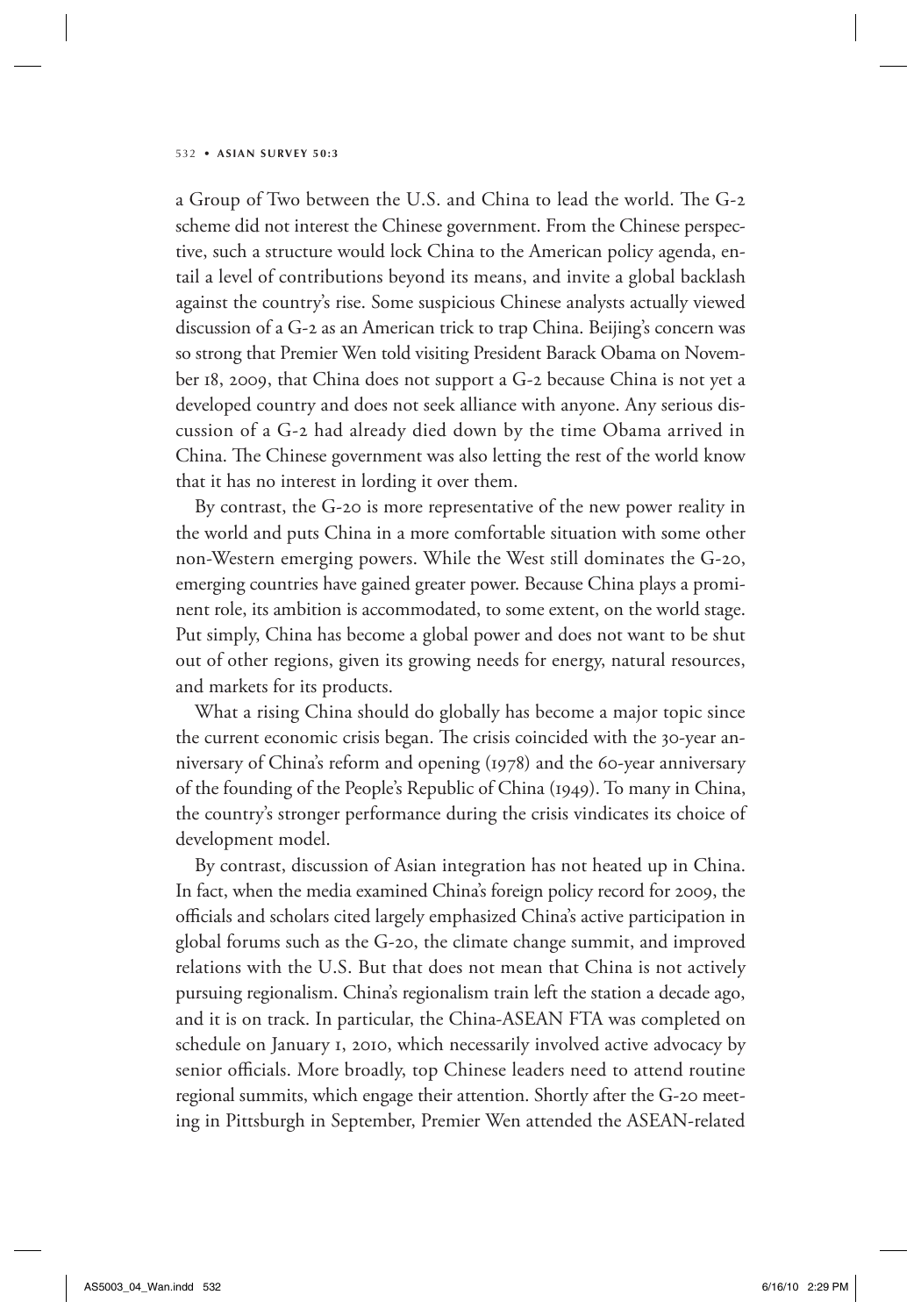summits in Hua Hin, Thailand, in October. President Hu went to the APEC economic leaders' meeting in Singapore in November.

China has not made any major new regionalism initiatives, and it is focused mainly on consolidating its gains. By contrast, Japan has stepped up in launching a major proposal for regional integration. The Democratic Party of Japan (DPJ) won a major electoral victory in the lower house of the Diet in August 2009, routing the long-ruling Liberal Democratic Party. Hatoyama Yukio, the party leader, made it known during the election campaign that he was interested in an East Asian Community. Shortly after becoming prime minister, Hatoyama unveiled his vision for an E.U.-like East Asian Community. This was the boldest proposal from any East Asian leader in recent years. It was particularly surprising given Japan's past tendency to "lead from behind" and its recent attempt to merely keep up with China in the regionalism game; Tokyo began to pursue a free trade deal with ASEAN only after China had done so.

During his first meeting as prime minister with Hu Jintao in New York on September 21, 2009, Hatoyama pitched his idea for an East Asian Community. Hu did not respond explicitly. Some Chinese scholars interpreted this as showing that Chinese leaders, like leaders in other countries, need time to take Hatoyama's measure. But China has been engaged in regionalism for some time, although an E.U.-style regional grouping goes beyond what Beijing wants at this point. A positive response nonetheless emerged. Indeed, at the foreign minister meetings in Shanghai on September 28, Chinese foreign minister Yang Jiechi appeared willing to go along with the Hatoyama vision.<sup>36</sup> Then, at the China-Japan-South Korea summit held in Beijing on October 10, the goal of the East Asian Community was accepted. Before his visit to Japan, Chinese Vice President Xi Jinping in December explicitly endorsed Hatoyama's East Asian Community proposal as consistent with Asia's regionalist trend. Thus, the Chinese government is officially on board.

China will continue to compete with Japan for regional leadership and believes that it will be the leader in the end. But Chinese officials do not want to oppose the Hatoyama plan, because Sino-Japanese relations have improved since late 2006 and they have high hopes for the new prime minister. Hatoyama wants to emphasize Asia in Japan's foreign relations and has pleased the Chinese by pledging not to visit the controversial Yasukuni

36. *Asahi Shimbun*, September 28, 2009, <http://www.asahi.com/international/update/0928/ TKY200909280379.html>, accessed September 28, 2009.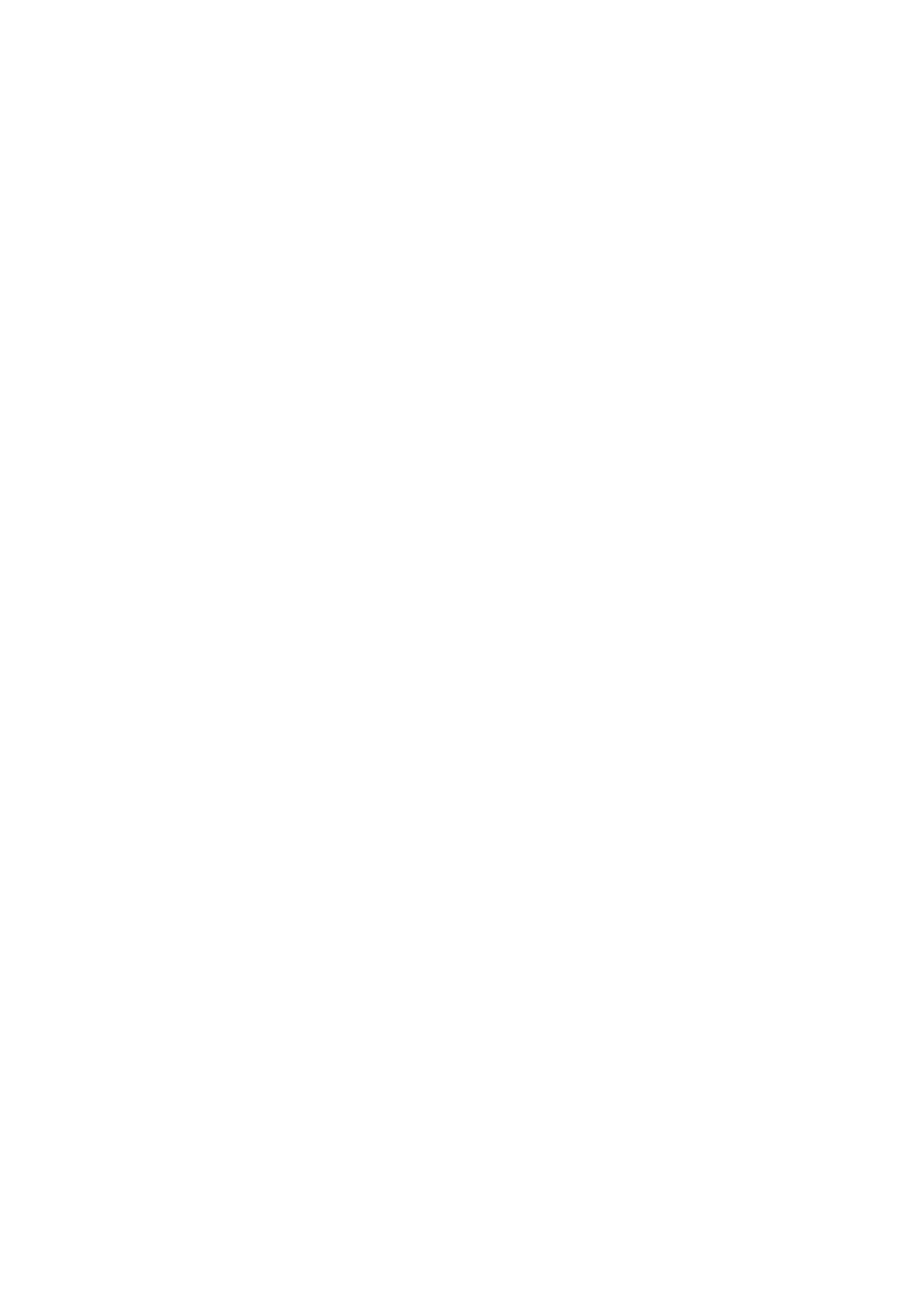over Asian regionalism, the Obama administration is seeking to reenergize the APEC forum. For that purpose, Obama attended the APEC summit in Singapore in November 2009.

However, the APEC scheme is unlikely to put the U.S. back in the center of the Asian regionalist movement. East Asia has other schemes that have made progress and built political momentum. APEC is even broader than the East Asian Community. Although no one will oppose it, APEC will end up on the back burner. Putting all its bets on the APEC plan means that the U.S. will most probably be an outsider looking in, 10 years from now. Moreover, the current political environment in the U.S. is unlikely to allow a "low quality" FTA with East Asia.

It is not in China's interest to publicly comment on the highly sensitive Japan-U.S. tension. But one should expect Beijing to see more positives than negatives in this development. The tension between Japan and the U.S. used to worry China because that might unleash Japan. But China is more confident now. And since Beijing considers Japan to be already "unleashed," meaning that Japan has become a normal state, it does not see much of a silver lining in the U.S.-Japan alliance. Thus, a greater complexity in the U.S.-Japan alliance would be beneficial for China.

The Obama administration is refocusing on Asia. At a major policy speech at the East-West Center on January 12, 2010, Secretary of State Hillary Clinton indicated that the U.S. is "back to stay" and will work with the existing regional institutions in Asia.<sup>38</sup> Beijing cannot oppose greater American involvement in Asia. To start with, China knows that many Asians welcome an American presence; open opposition by China might increase its neighbors' suspicions of its intentions. Besides, China continues to treat its relationship with the U.S. as extremely important, and any effort to exclude the U.S. from East Asia would jeopardize that relationship. In fact, the Chinese have always said that China is not to blame if the U.S. is not interested in Asian regionalist projects. Beijing's strategy is not to openly criticize any particular proposals on the table, while subtly steering the processes to its own purpose. Publicly, Chinese officials endorse all channels of regional integration. At his keynote speech at the APEC chief executive officer summit on November 13, 2009, President Hu emphasized that regional integration should be pursued along

<sup>38.</sup> Secretary of State Hillary Rodham Clinton, "Regional Architecture in Asia: Principles and Priorities," East-West Center, Honolulu, January 12, 2010, <http://state.gov/secretary/m/2010/01/ 135090.htm>, accessed May 6, 2010.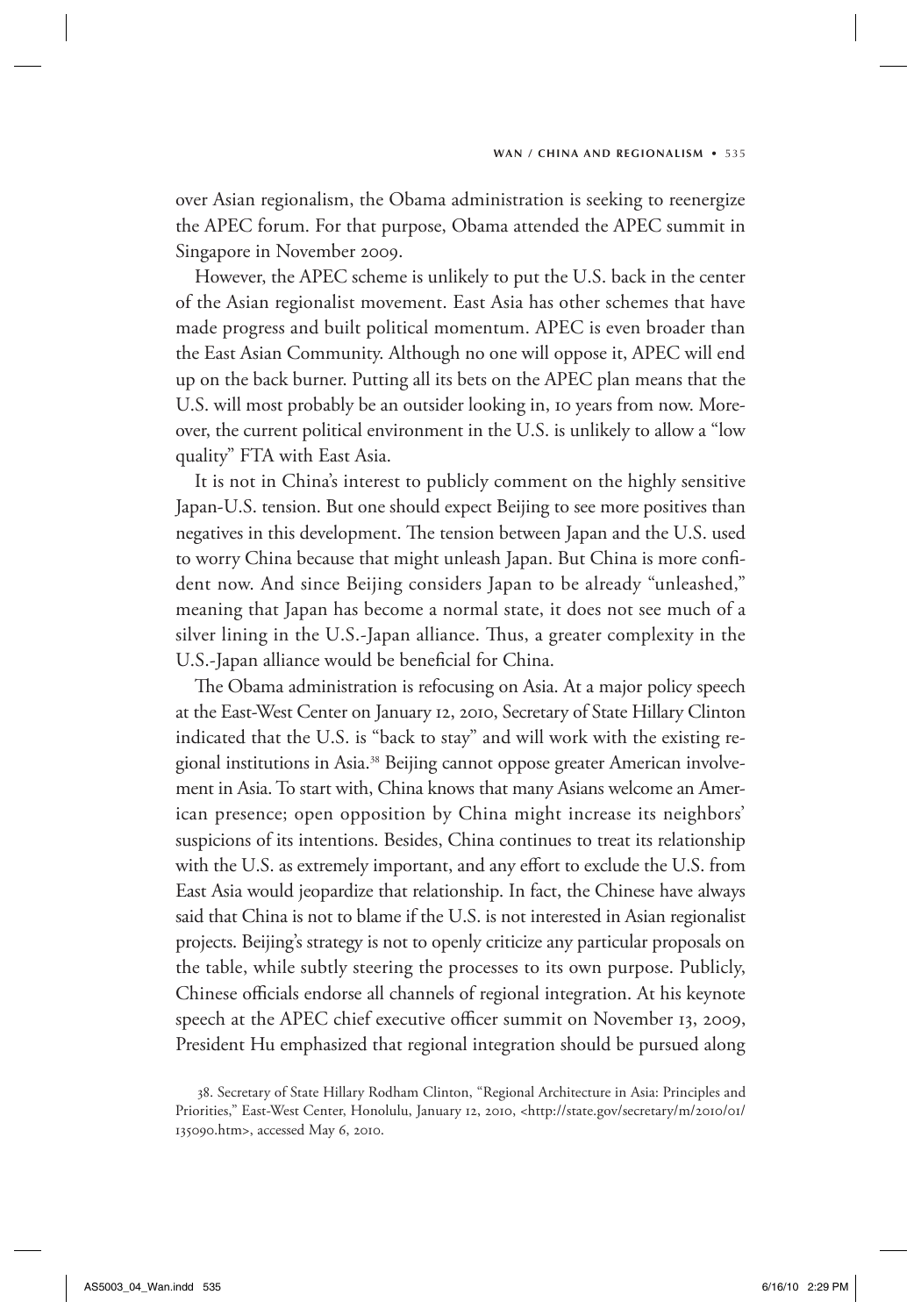multiple channels (*duoguan qixia*).39 Chinese scholars think so too. Zhang Yunling, one of the best-known advocates of regionalism in China, argued recently that East Asian cooperation should have different mechanisms and forms.<sup>40</sup>

At the same time, Beijing's heart is still set on ASEAN Plus Three, and its energy is focused on ASEAN Plus China. As a senior official at the China National Development and Reform Commission noted, ASEAN Plus Three is the most economically beneficial scheme for China. To use Beijing's concentric road system as an analogy: cooperation among the mainland, Hong Kong, Macao, and Taiwan is like Beijing's Second Ring Road; ASEAN Plus China is the Third Ring Road; ASEAN Plus Three is the Fourth Ring Road; and the APEC FTA is possibly the Seventh (or Eighth) Ring Road.<sup>41</sup> At the ASEAN series of summits in 2009, the Chinese government did not tout its preferred regional architecture but focused on shoring up its FTA with ASEAN.42 Premier Wen also announced that China would offer \$15 billion of low-interest loans to build infrastructure in Southeast Asia. The Chinese government also furthered its involvement in sub-regional schemes such as the Greater Mekong Sub-region program. In fact, one senior Chinese researcher from the China Institute of International Studies attached to the Chinese Foreign Ministry called the scheduled completion of the China-ASEAN FTA the brightest spot in these summits.<sup>43</sup>

Similarly, at the APEC meetings in November, the Chinese emphasized that one important agenda issue was Hu's visit to Malaysia and Singapore. Officials said it would further China's relations with ASEAN and help coordinate with the two countries to establish what kind of East Asian regional cooperation is desirable.<sup>44</sup> Moreover, Hu and Lien Chan, Taiwan's

39. China News Agency, November 13, 2009, <http://www.chinanews.com.cn/cj/news/2009/ 11-13/1964231.shtml>, accessed February 27, 2010.

40. *Zhongguo Jingji Daobao* [China Economic Herald] (Beijing), October 27, 2009, <http:// www.ceh.com.cn/ceh/jryw/2009/10/27/54855.shtml>, accessed November 21, 2009.

41. China News Agency, November 9, 2009, <http://www.chinanews.com.cn/cj/cj-ylgd/ news/2009/11-09/1954223.shtml>, accessed November 9, 2009.

42. For astute observations by foreign journalists, see [Jeremy Laurence](http://blogs.reuters.com/search/journalist.php?edition=us&n=jeremy.laurence&), "Australia, Japan Pitch Rival Ideas for New Asia Bloc," Reuters, October 25, 2009, <http://www.reuters.com/article/latestCrisis/ idUSSP458910>, accessed October 25, 2009; James Hookway, "Competing Visions for Asian Trade Bloc," *Wall Street Journal*, October 25, 2009, <http://online.wsj.com/article/SB125647011593406339. html>, accessed October 25, 2009.

43. China Broadcasting Net, October 25, 2009, <http://news.sina.com.cn/c/2009-10-25/ 195618905082.shtml>, accessed October 26, 2009.

44. China News Agency, November 10, 2009, <http://www.chinanews.com.cn/cj/news/2009/ 11-10/1955428.shtml>.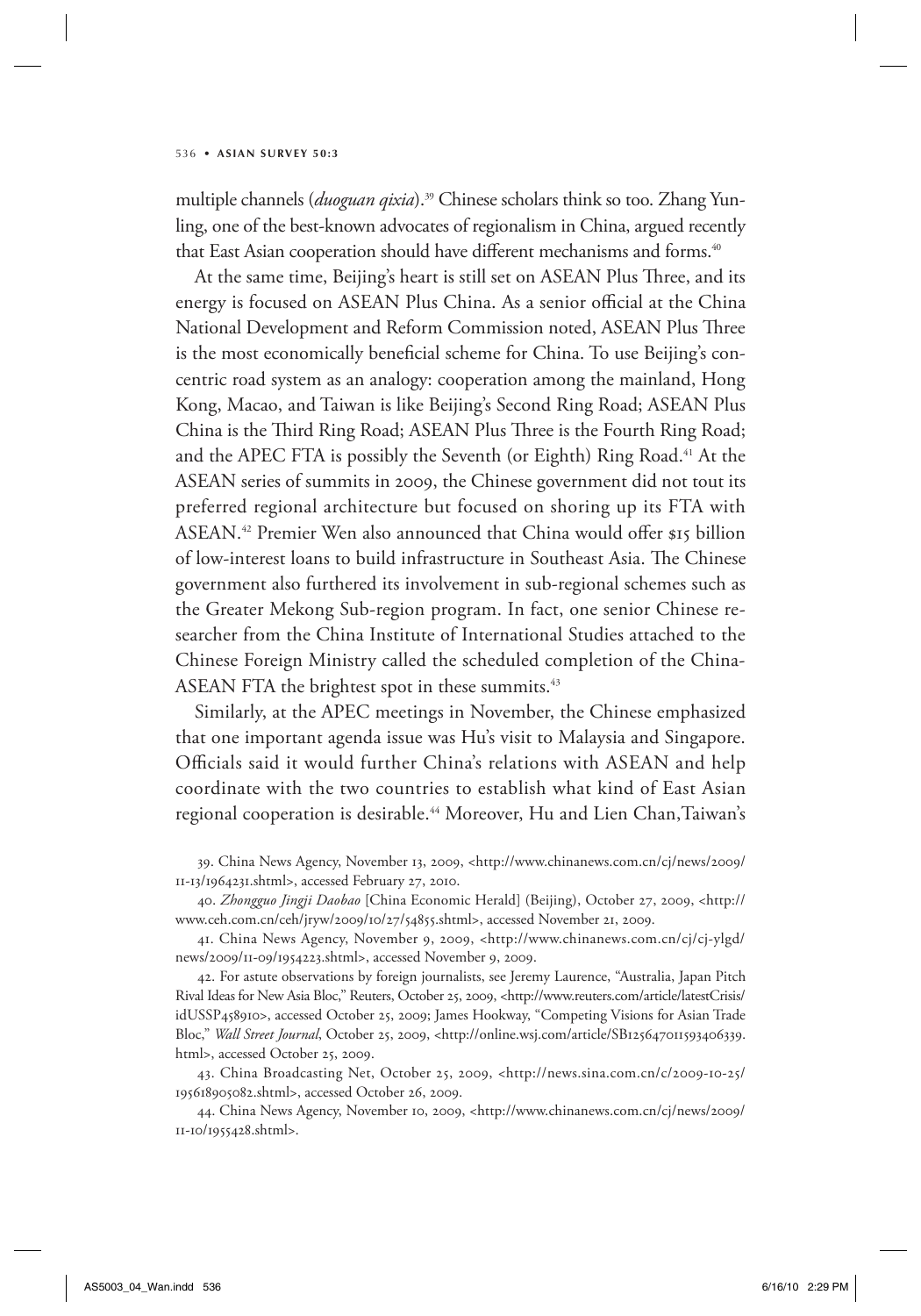representative and former vice president, agreed during their meeting at APEC that the two sides would begin negotiations on free trade by the end of the year. Beijing and Taipei are now engaged in the Economic Cooperation Framework Agreement talks.

Another emerging feature of China's regionalism policy is to use different forums to serve different policy interests. For the APEC summit in Singapore in November 2009, Vice Foreign Minister He Yafei told the press that the Chinese government hoped to combat protectionism in trade and investment.45 Indeed, in his APEC speech Hu gave his verbal support to APEC integration, but his focus was on criticizing protectionism in trade and investment, the most prominent theme in Chinese media coverage. Although some analysts treat that as an implied criticism of the U.S., other countries have also increasingly adopted protectionist measures against Chinese exports. The Chinese government saw itself as the biggest victim of trade protectionism strengthened by the global recession.

The Chinese view ASEAN Plus Three strategically as the most pragmatic ultimate solution that should be realized first, possibly by linking the three ASEAN Plus One FTAs (involving China, Japan, and South Korea, respectively) into a broader scheme. Moreover, ASEAN Plus Three has been the main framework for regional financial integration. China now has financial resources to influence the region. As mentioned earlier, by the end of 2008 the Chinese government had signed bilateral currency-swap agreements with six countries, totaling \$23.5 billion. China committed \$16.5 billion to these agreements. With the 2008 financial crisis, China signed bilateral agreements worth 360 billion yuan (around \$52 billion) outside the Chiang Mai framework.46 China also supports the creation of regional foreign reserves, which elevates cooperation from the bilateral to the multilateral level. ASEAN leaders reportedly supported greater use of the yuan instead of the dollar for trade transactions in Southeast Asia at the ASEAN summit in October 2009.47 Some Chinese analysts anticipate a wide use of the yuan in Southeast Asia within five years, partly because firms would want to reduce the currency

<sup>45.</sup> Ibid.

<sup>46.</sup> Ibid., October 21, 2009, <http://www.chinanews.com.cn/cj/cj-gncj/news/2009/10-21/ 1923726.shtml>, accessed October 21, 2009.

<sup>47.</sup> Thomas Fuller, "ASEAN Summit Turns to Widening Free Trade," *New York Times*, October 26, 2009, <http://www.nytimes.com/2009/10/26/world/asia/26iht-asean.html?\_r=1&pagewanted= print>, accessed October 26, 2009.